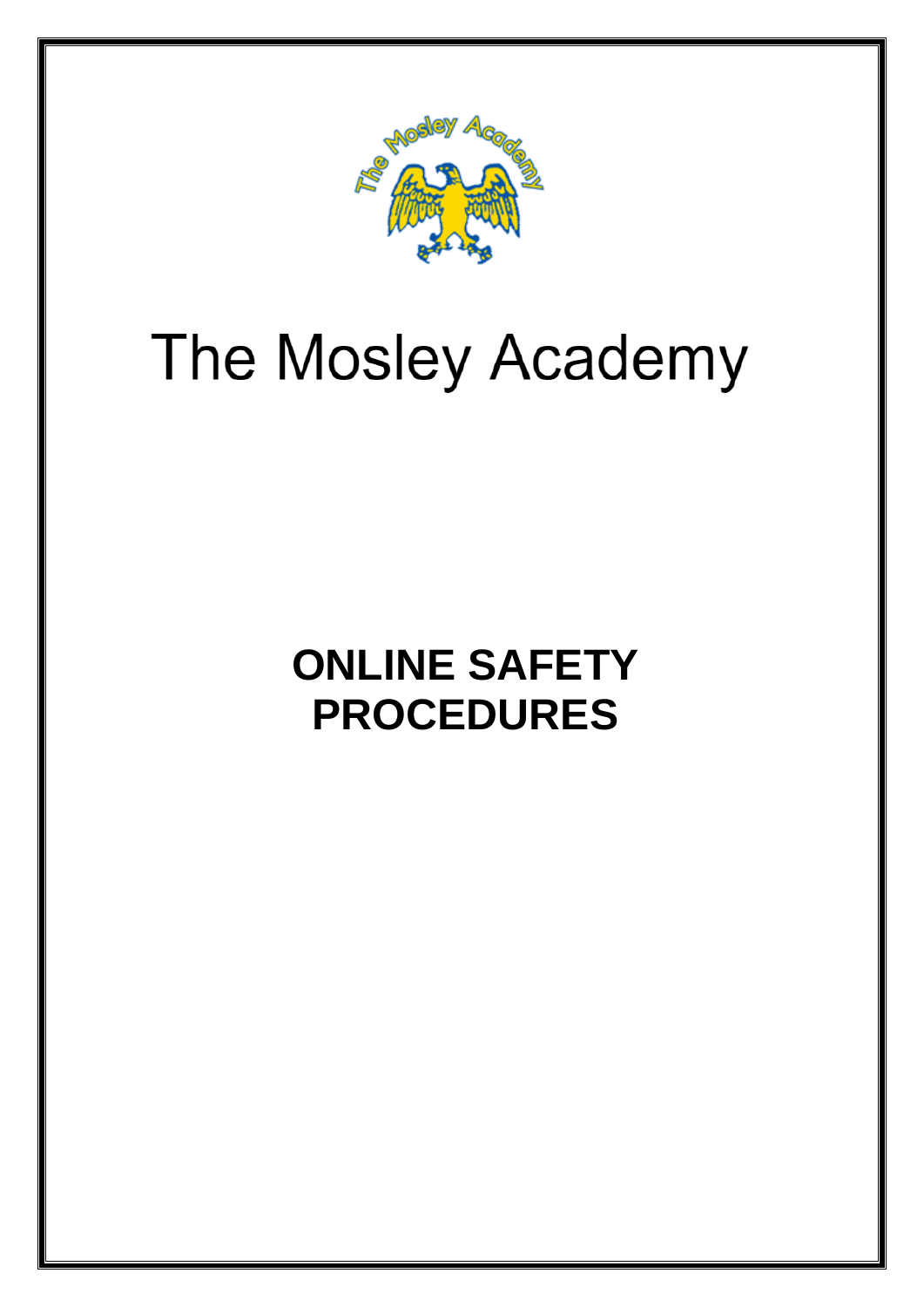#### **John Taylor MAT Online Safety Statement**



John Taylor Multi Academy Trust (JTMAT) is committed to safeguarding and promoting the safe use of online tools and to the appropriate monitoring and filtering of unpalatable material and expects all staff and volunteers to share this commitment. Each school within the Trust has a separate approach to online safety that will form part of its procedures and taught curriculum which can be found on the school's individual website or made available via normal home school communications.

- JTMAT is a safe place for children to explore the internet and age-appropriate content.
- Through our rich curriculum we regularly teach age-appropriate and engaging lessons to educate children how to;
	- o stay safe from harm online;
	- o keep others through their own actions safe online;
	- $\circ$  use IT equipment and online services responsibly;
	- o exercise their own age appropriate rights.
- Where access to a school email account is permitted age-appropriate rules are in place it limits a child's exposure to:
	- o Spam and phishing emails;
	- $\circ$  contact from outside the trust:
	- o Viruses and other Malware.
- We have policies and procedures to govern the acceptable use of IT equipment.
- Through the use of technology, we actively monitor children's activity when using IT equipment, software and online services within our schools' to safeguard children and to ensure they kept safe from harm and exposure to harmful material.
- Age-appropriate, proportional filtering systems within our schools' ensure the curriculum can be taught in an engaging and meaningful way while ensuring children are kept safe from exposure to harmful material.
- Our use of online services is to a kept to a minimum, ensuring our sharing of personal information is limited.
- Local networks are configured to ensure children have access to a safe but monitored personal and shared storage areas.
- Our staff are frequently updated (at least annually) on the risks our children face and changes to local and national policies, procedures and legislation.
- It is the responsibility of every adult in our schools to ensure that we maintain the highest level of awareness about possible unsafe practices and deal with any issues immediately and appropriately.
- Appropriate reporting mechanisms are in place at each school to ensure our children, staff and volunteers can inform technical and/or safeguarding staff of any concerns.
- Each individual school is responsible for ensuring compliance with its policies, procedures and curriculum.
	- Policies which support the Online Safety Statement:
		- o Child Protection & Safeguarding Policy
		- o Behaviour Policy
		- o Anti-Bullying Policy
		- o ICT Policies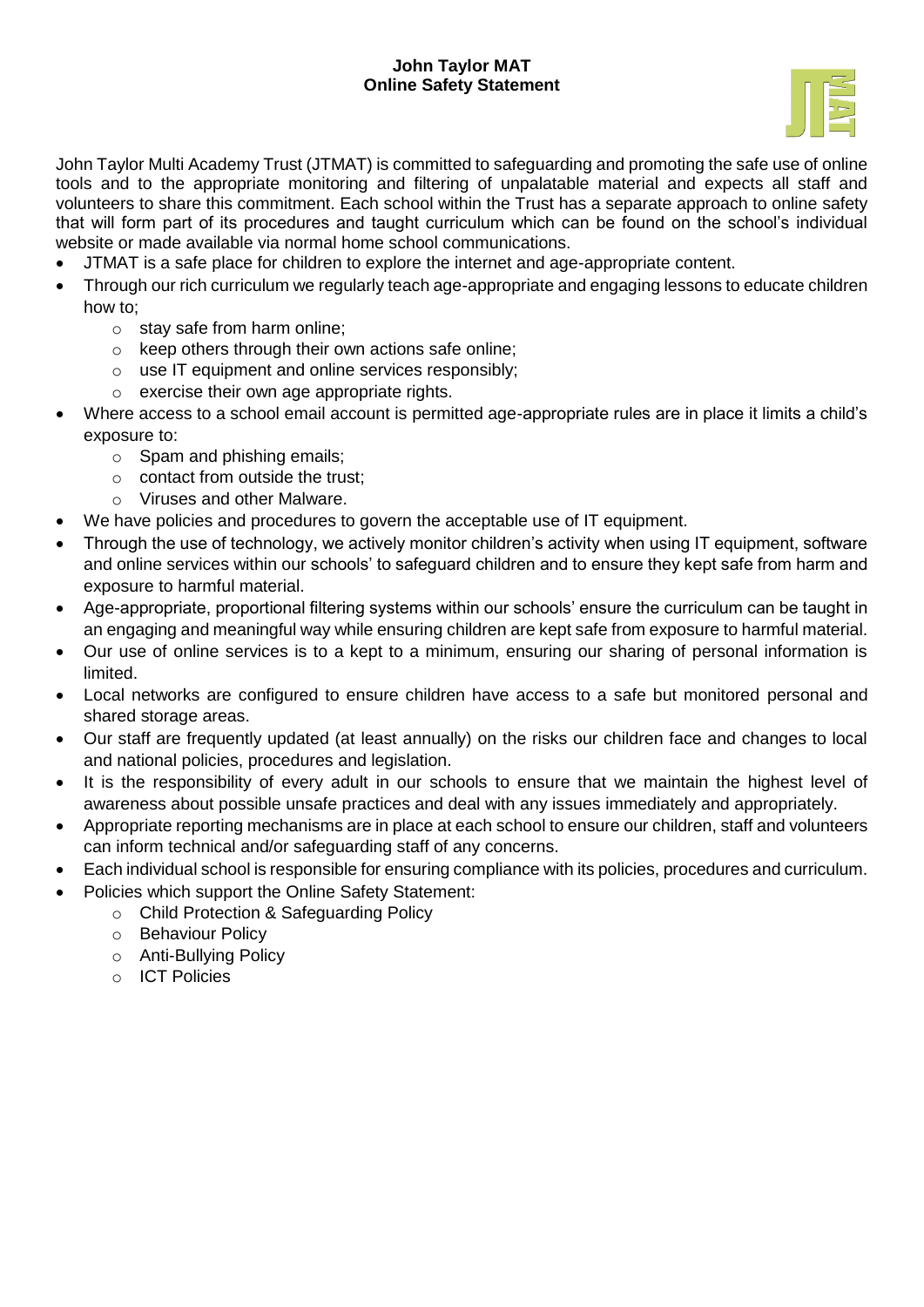### **Contents:**

Statement of Intent

- 1. Legal Framework
- 2. Roles and Responsibilities
- 3. The Curriculum
- 4. Staff Training
- 5. Educating Parents
- 6. Classroom Use
- 7. Internet Access
- 8. Filtering and Monitoring Online Activity
- 9. Network Security
- 10. Emails
- 11. Social Networking
- 12. The School Website
- 13. Use of School-Owned Devices
- 14. Use of Personal Devices
- 15. Managing Reports of Online Safety Incidents
- 16. Responding to Specific Online Safety Concerns
- 17. Monitoring and Review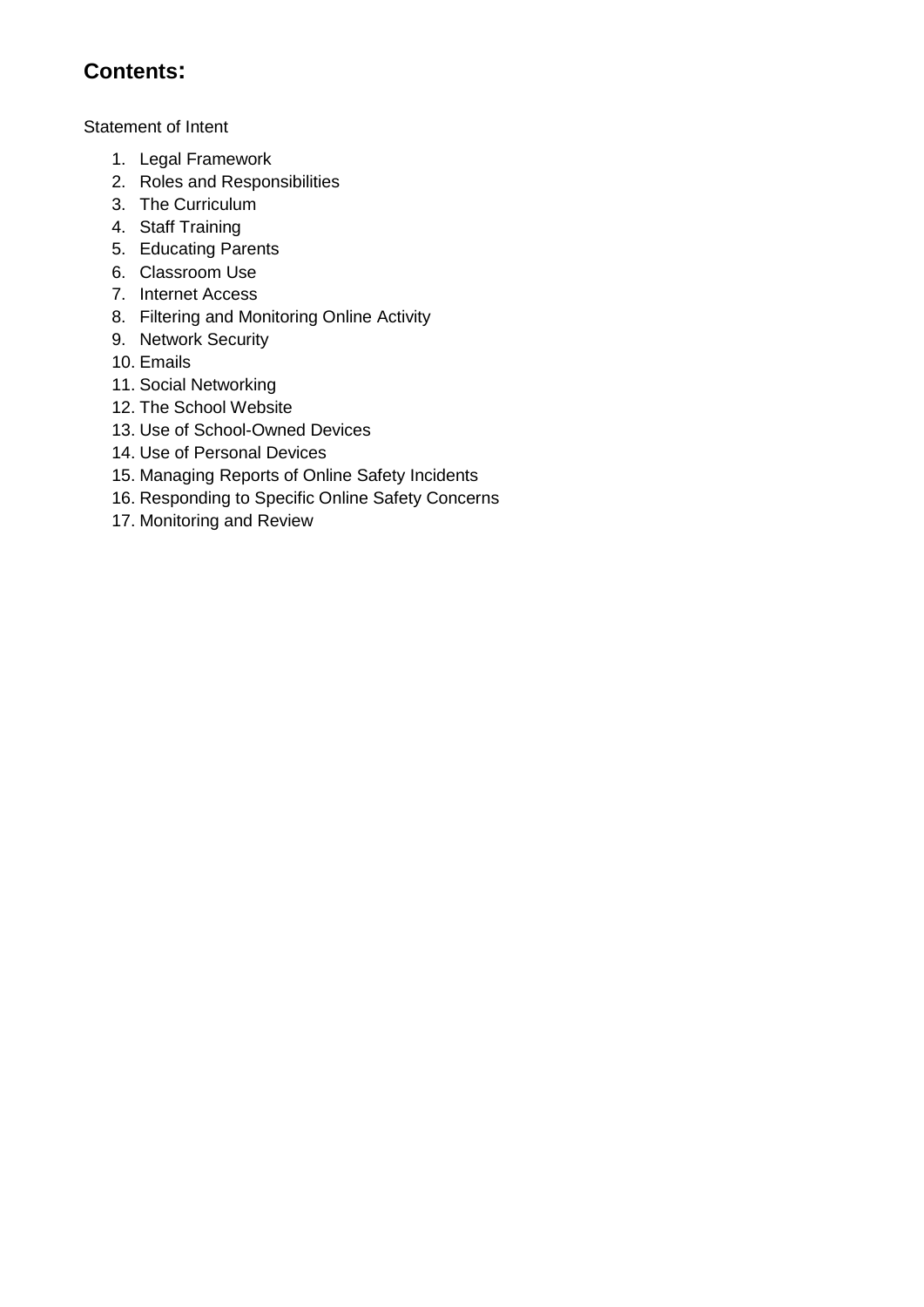### **Statement of Intent**

The Mosley Academy understands that using online services is an important aspect of raising educational standards, promoting pupil achievement and enhancing teaching and learning. The use of online services is embedded throughout the school; therefore, there are a number of controls in place to ensure the safety of pupils and staff. The breadth of issues classified within online safety is considerable, but they can be categorised into three areas of risk:

- **Content**: Being exposed to illegal, inappropriate or harmful material, e.g. pornography, fake news, and racist or radical and extremist views.
- **Contact**: Being subjected to harmful online interaction with other users, e.g. commercial advertising and adults posing as children or young adults.
- **Conduct**: Personal online behaviour that increases the likelihood of, or causes, harm, e.g. sending and receiving explicit messages, and cyberbullying.

The measures implemented to protect pupils and staff revolve around these areas of risk. Our school has created this policy with the aim of ensuring appropriate and safe use of the internet and other digital technology devices by all pupils and staff.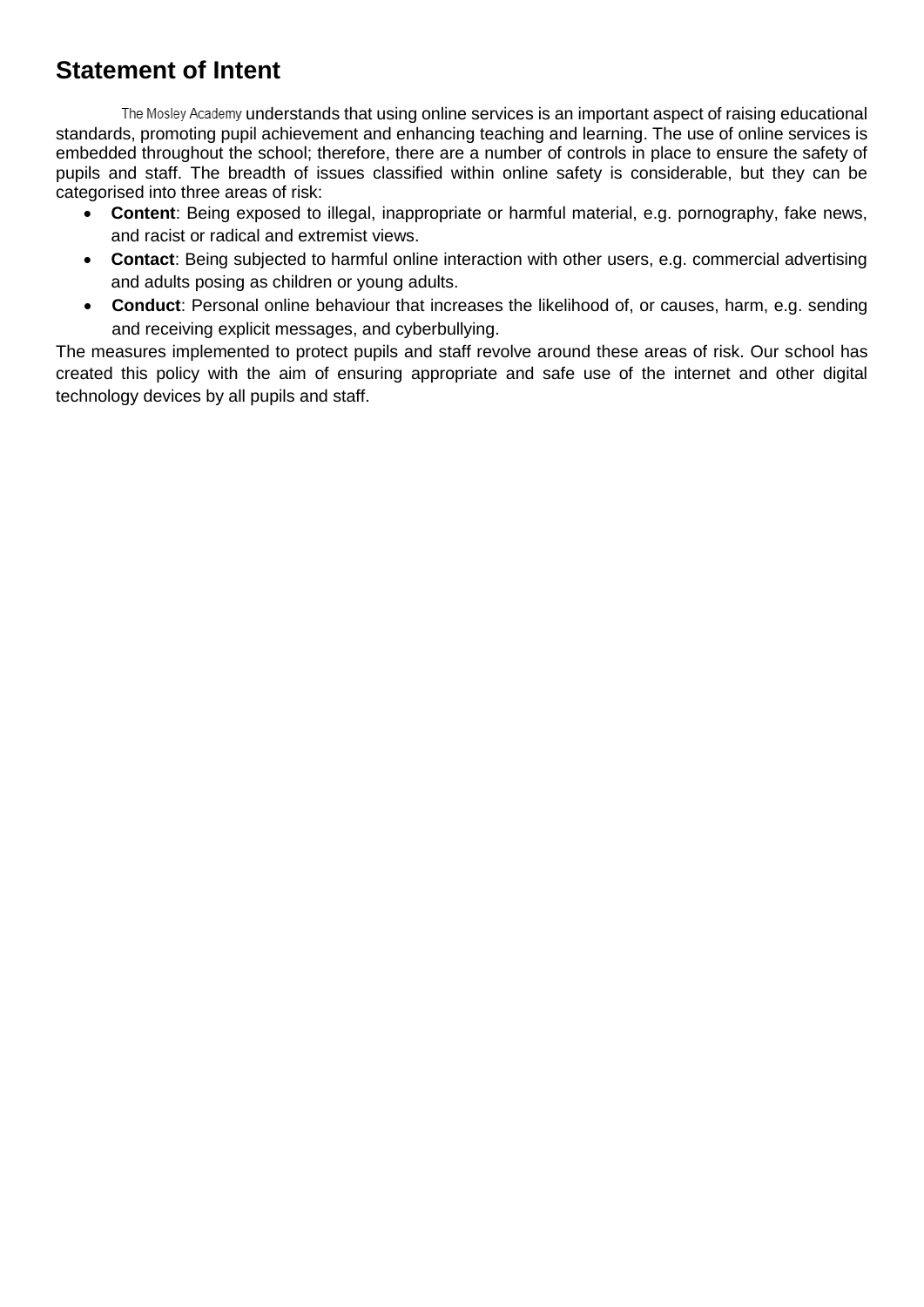### **1. Legal Framework**

- 1.1. These procedures have due regard to all relevant legislation and guidance including, but not limited to, the following:
	- Voyeurism (Offences) Act 2019
	- The General Data Protection Regulation (GDPR)
	- Data Protection Act 2018
	- DfE (2019) 'Keeping children safe in education'
	- DfE (2019) 'Teaching online safety in school'
	- DfE (2018) 'Searching, screening and confiscation'
	- National Cyber Security Centre (2017) 'Cyber Security: Small Business Guide'
	- UK Council for Child Internet Safety 'Education for a Connected World'
	- UK Council for Child Internet Safety (2017) 'Sexting in schools and colleges: Responding to incidents and safeguarding young people'
- 1.2. These procedures operate in conjunction with the following school policies and procedures:
	- Anti-Bullying & Cyberbullying Policy
	- Acceptable Use Agreement
	- Data and E-Security Breach Prevention and Management Plan
	- Child Protection and Safeguarding Policy
	- PSHE Policy
	- RSE and Health Education Policy
	- Staff Code of Conduct
	- Behaviour and Discipline Policy
	- Capability Procedures
	- Data Protection Policy
	- Confidentiality Policy
	- Early Years Foundation Stage Policy

### **2. Roles and Responsibilities**

- 2.1. The governing board is responsible for:
	- Ensuring that these procedures are effective and comply with relevant laws and statutory guidance.
	- **Ensuring the DSL's remit covers online safety.**
	- Reviewing procedures on a regular basis.
	- Ensuring their own knowledge of online safety issues is up-to-date.
	- Ensuring all staff undergo safeguarding and child protection training (including online safety) at induction.
	- Ensuring that there are appropriate filtering and monitoring systems in place.
- 2.2. The headteacher is responsible for:
	- Supporting the DSL and any deputies by ensuring they have enough time and resources to carry out their responsibilities in relation to online safety.
	- Ensuring staff receive regular, up-to-date and appropriate online safety training and information as part of their induction and safeguarding training.
	- Ensuring online safety practices are audited and evaluated.
	- Supporting staff to ensure that online safety is embedded throughout the curriculum so that all pupils can develop an appropriate understanding of online safety.
	- Organising engagement with parents to keep them up-to-date with current online safety issues and how the school is keeping pupils safe.
	- Working with the DSL and ICT technicians to conduct half-termly light-touch reviews of procedures.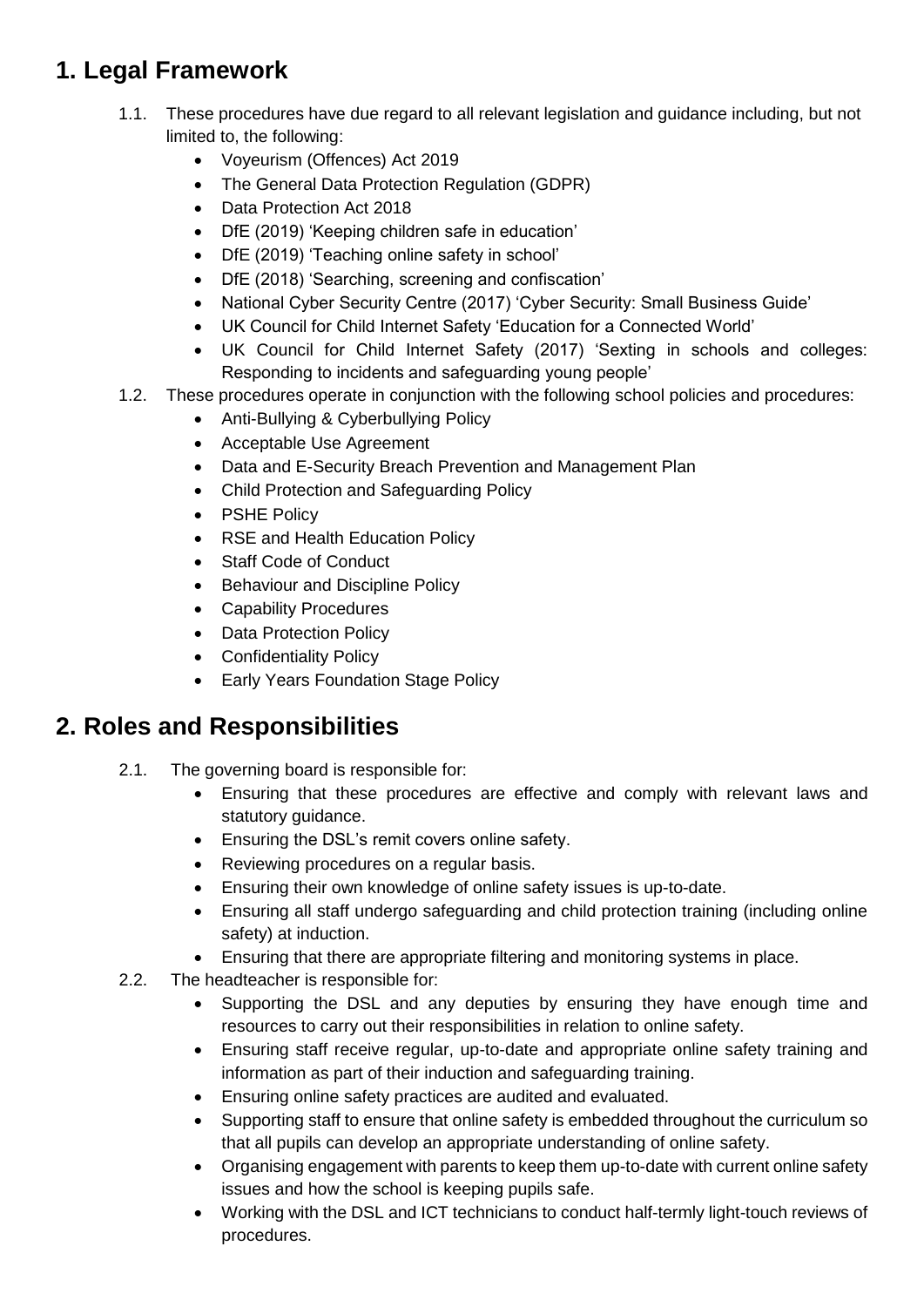- Working with the DSL and governing board to update procedures regularly.
- 2.3. The DSL is responsible for:
	- Taking the lead responsibility for online safety in the school.
	- Acting as the named point of contact within the school on all online safeguarding issues.
	- Undertaking training so they understand the risks associated with online safety and can recognise additional risks that pupils with SEND face online.
	- Liaising with relevant members of staff on online safety matters, e.g. the SENCO and ICT technicians.
	- Ensuring online safety is recognised as part of the school's safeguarding responsibilities and that a coordinated approach is implemented.
	- Ensuring appropriate referrals are made to external agencies, as required.
	- Staying up-to-date with current research, legislation and online trends.
	- Coordinating the school's participation in local and national online safety events, e.g. Safer Internet Day.
	- Establishing a procedure for reporting online safety incidents and inappropriate internet use, both by pupils and staff.
	- Ensuring all members of the school community understand the reporting procedure.
	- Maintaining records of reported online safety concerns as well as the actions taken in response to concerns.
	- Monitoring online safety incidents to identify trends and any gaps in the school's provision, and using this data to update the school's procedures.
	- Reporting to the governing board about online safety on a regular basis.
	- Working with the headteacher and ICT technicians to conduct half-termly light-touch reviews of procedures.
	- Working with the headteacher and governing board to update procedures regularly.
- 2.4. ICT technicians are responsible for:
	- Providing technical support in the development and implementation of the school's online safety procedures.
	- Implementing appropriate security measures as directed by the headteacher.
	- Ensuring that the school's filtering and monitoring systems are updated as appropriate.
	- Working with the DSL and headteacher to conduct half-termly light-touch reviews of procedures.
- 2.5. All staff members are responsible for:
	- Taking responsibility for the security of ICT systems and electronic data they use or have access to.
	- Modelling good online behaviours.
	- Maintaining a professional level of conduct in their personal use of technology.
	- Having an awareness of online safety issues.
	- Reporting concerns in line with the school's reporting procedure.
	- Where relevant to their role, ensuring online safety is embedded in their teaching of the curriculum.
- 2.6. Pupils are responsible for:
	- Adhering to this policy, the Acceptable Use Agreement and other relevant policies.
	- Seeking help from school staff if they are concerned about something they or a peer has experienced online.
	- Reporting online safety incidents and concerns in line with the procedures within this policy.

### **3. The Curriculum**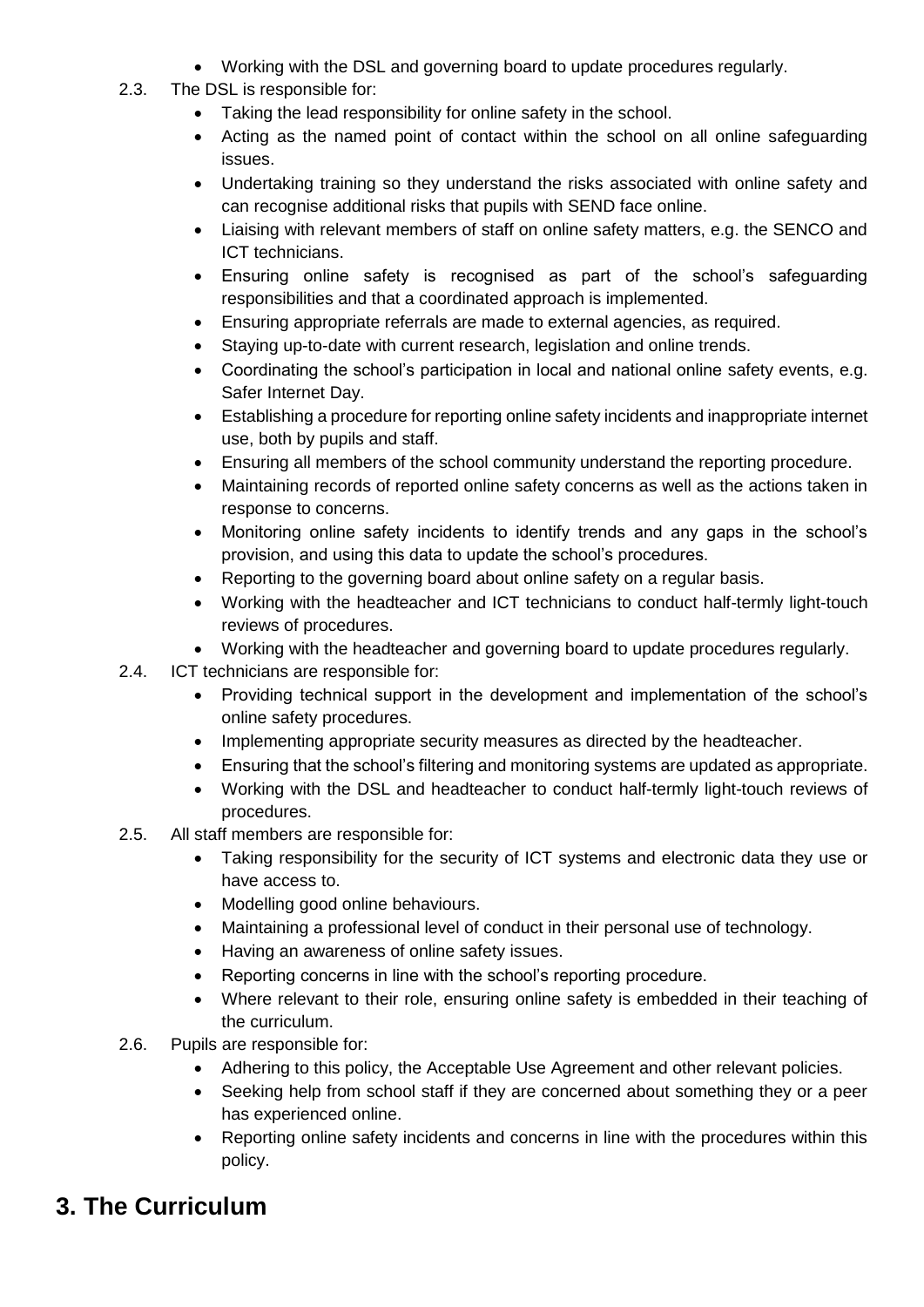- 3.1. Online safety is embedded throughout the curriculum; however, it is particularly addressed in the following subjects:
	- RSE
	- Health Education
	- PSHE
	- Computing
- 3.2. The curriculum and the school's approach to online safety is developed in line with the UK Council for Child Internet Safety's 'Education for a Connected World' framework and the DfE's 'Teaching online safety in school' guidance.
- 3.3. Pupils are taught the underpinning knowledge and behaviours that can help them to navigate the online world safely and confidently regardless of the device, platform or app they are using.
- 3.4. Online safety teaching is always appropriate to pupils' ages and developmental stages.
- 3.5. The underpinning knowledge and behaviours pupils learn through the curriculum include the following:
	- How to evaluate what they see online
	- How to recognise techniques used for persuasion
	- Acceptable and unacceptable online behaviour
	- How to identify online risks
	- How and when to seek support
- 3.6. The online risks pupils may face online are always considered when developing the curriculum. The risks that are considered and how they are covered in the curriculum can be found in Appendix 1 alongside these procedures.
- 3.7. The DSL is involved with the development of the school's online safety curriculum.
- 3.8. The school recognises that, while any pupil can be vulnerable online, there are some pupils who may be more susceptible to online harm or have less support from family and friends in staying safe online, e.g. pupils with SEND and LAC. Relevant members of staff, e.g. the SENCO and designated teacher for LAC, work together to ensure the curriculum is tailored so these pupils receive the information and support they need.
- 3.9. Class teachers review external resources prior to using them for the online safety curriculum, to ensure they are appropriate for the cohort of pupils. When reviewing these resources, the following questions are asked:
	- Where does this organisation get their information from?
	- What is their evidence base?
	- Have they been externally quality assured?
	- What is their background?
	- Are they age appropriate for pupils?
	- Are they appropriate for pupils' developmental stage?
- 3.10. External visitors may be invited into school to help with the delivery of certain aspects of the online safety curriculum. The headteacher and DSL decide when it is appropriate to invite external groups into school and ensure the visitors selected are appropriate.
- 3.11. Before conducting a lesson or activity on online safety, the class teacher and DSL consider the topic that is being covered and the potential that pupils in the class have suffered or may be suffering from online abuse or harm in this way. The DSL advises the staff member on how to best support any pupil who may be especially impacted by a lesson or activity.
- 3.12. Lessons and activities are planned carefully so they do not draw attention to a pupil who is being or has been abused or harmed online, to avoid publicising the abuse.
- 3.13. During an online safety lesson or activity, the class teacher ensures a safe environment is maintained in which pupils feel comfortable to say what they feel and are not worried about getting into trouble or being judged.
- 3.14. If a staff member is concerned about anything pupils raise during online safety lessons and activities, they will make a report in line with sections [15](#page-11-0) and [16](#page-12-0) of in these procedures.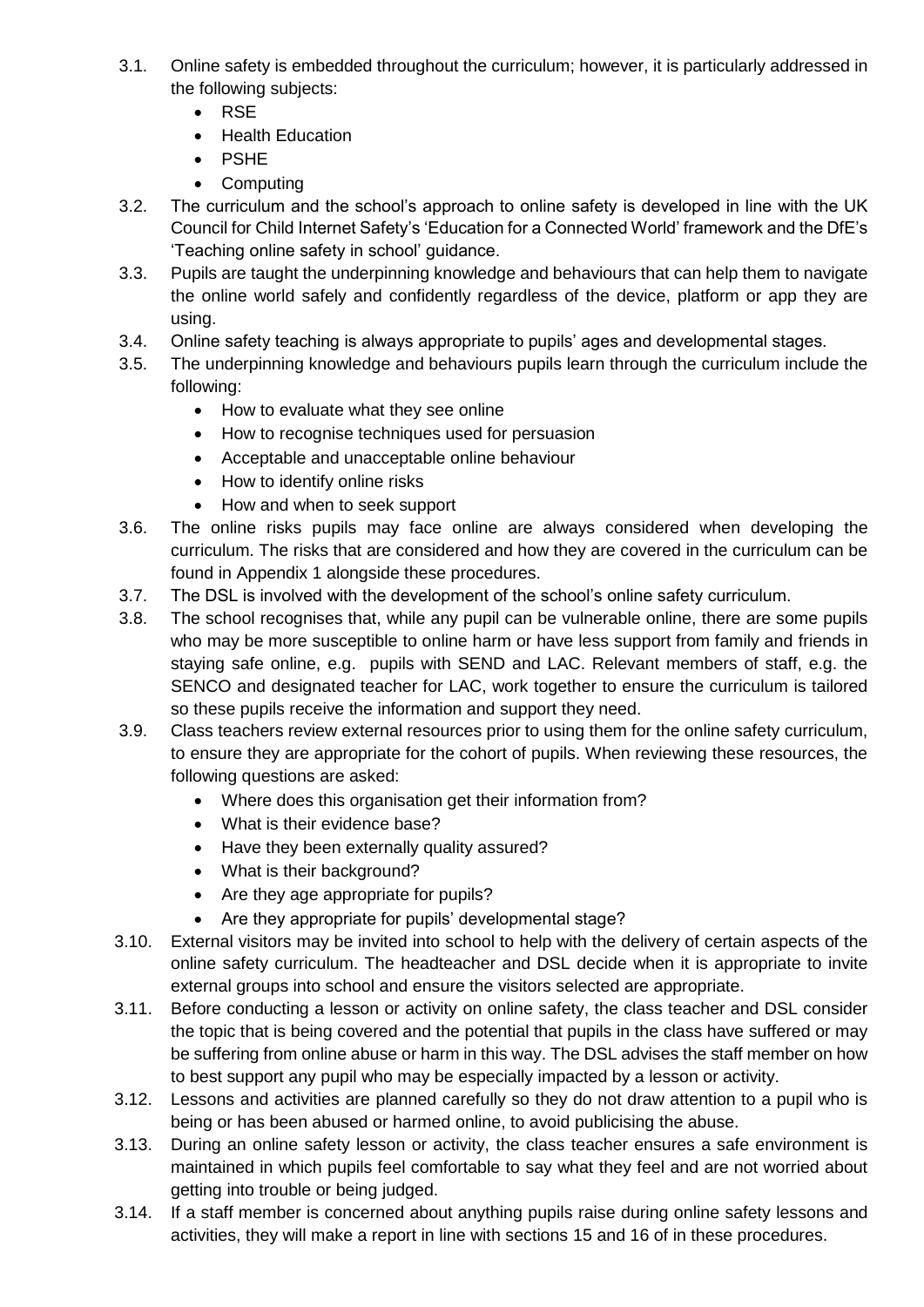3.15. If a pupil makes a disclosure to a member of staff regarding online abuse following a lesson or activity, the staff member will follow the reporting procedure outlined in sections [15](#page-11-0) and [16](#page-12-0) of these procedures.

### **4. Staff Training**

- 4.1. All staff receive safeguarding and child protection training, which includes online safety training, during their induction.
- 4.2. Online safety training for staff is updated annually and is delivered in line with advice from the three local safeguarding partners.
- 4.3. In addition to this training, staff also receive regular online safety updates as required and at least annually.
- 4.4. The DSL and any deputies undergo training to provide them with the knowledge and skills they need to carry out their role, this includes online safety training. This training is updated at least every two years.
- 4.5. In addition to this formal training, the DSL and any deputies receive regular online safety updates to allow them to keep up with any developments relevant to their role. In relation to online safety, these updates allow the DSL and their deputies to:
	- Understand the unique risks associated with online safety and be confident that they have the relevant knowledge and capability required to keep pupils safe while they are online at school.
	- Recognise the additional risks that pupils with SEND face online and offer them support to stay safe online.
- 4.6. All staff receive a copy of these procedures upon their induction and are informed of any changes to the policy.
- 4.7. Staff are required to adhere to the **Staff Code of Conduct** at all times, which includes provisions for the acceptable use of technologies and the use of social media.
- 4.8. All staff are informed about how to report online safety concerns, in line with sections [15](#page-11-0) and [16](#page-12-0) of these procedures.
- 4.9. The DSL acts as the first point of contact for staff requiring advice about online safety.

### **5. Educating Parents**

- 5.1. The school works in partnership with parents to ensure pupils stay safe online at school and at home.
- 5.2. Parents are provided with information about the school's approach to online safety and their role in protecting their children. Parental awareness is raised in the following ways:
	- Parents' evenings
	- Workshops
	- Newsletters
	- Twitter
- 5.3. Parents are sent a copy of the Acceptable Use Agreement at the beginning of each academic year and are encouraged to go through this with their child to ensure their child understands the document and the implications of not following it.

### **6. Classroom Use**

- 6.1. A wide range of technology is used during lessons, including the following:
	- Computers
	- Laptops
	- Tablets
	- Intranet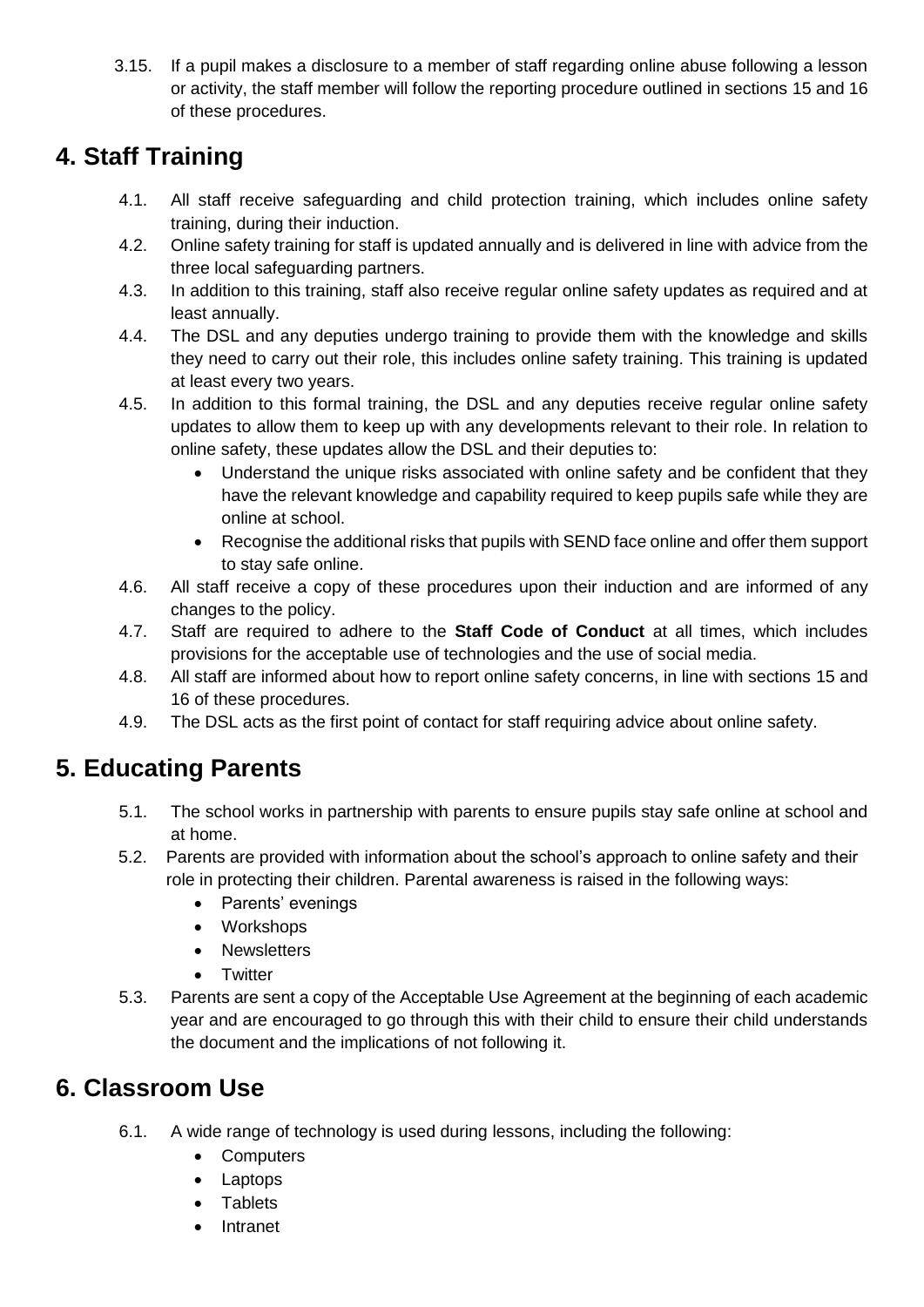- Email
- Cameras
- **Nethooks**
- 6.2. Prior to using any websites, tools, apps or other online platforms in the classroom, or recommending that pupils use these platforms at home, the class teacher always reviews and evaluates the resource.
- 6.3. Class teachers ensure that any internet-derived materials are used in line with copyright law.
- 6.4. Pupils are supervised when using online materials during lesson time this supervision is suitable to their age and ability.

### **7. Internet Access**

- 7.1. Pupils, staff and other members of the school community are only granted access to the school's internet network once they have read and signed the Acceptable Use Agreement.
- 7.2. A record is kept of users who have been granted internet access in the school office.
- 7.3. All members of the school community are encouraged to use the school's internet network, instead of 3G, 4G and 5G networks, as the network has appropriate filtering and monitoring to ensure individuals are using the internet appropriately.

### **8. Filtering and Monitoring Online Activity**

- 8.1. The governing board ensures the school's ICT network has appropriate filters and monitoring systems in place.
- 8.2. The headteacher and ICT technicians undertake a risk assessment to determine what filtering and monitoring systems are required.
- 8.3. The filtering and monitoring systems the school implements are appropriate to pupils' ages, the number of pupils using the network, how often pupils access the network, and the proportionality of costs compared to the risks.
- 8.4. The governing board ensures 'over blocking' does not lead to unreasonable restrictions as to what pupils can be taught with regards to online teaching and safeguarding.
- 8.5. ICT technicians undertake weekly checks on the filtering and monitoring systems to ensure they are effective and appropriate.
- 8.6. Requests regarding making changes to the filtering system are directed to the headteacher.
- 8.7. Prior to making any changes to the filtering system, ICT technicians and the DSL conduct a risk assessment.
- 8.8. Any changes made to the system are recorded by ICT technicians.
- 8.9. Reports of inappropriate websites or materials are made to an ICT technician immediately, who investigates the matter and makes any necessary changes.
- 8.10. Deliberate breaches of the filtering system are reported to the DSL and ICT technicians, who will escalate the matter appropriately.
- 8.11. If a pupil has deliberately breached the filtering system, they will be disciplined in line with the Behaviour and Discipline Policy.
- 8.12. If a member of staff has deliberately breached the filtering system, they will be disciplined in line with the Disciplinary Policy and Procedure.
- 8.13. If material that is believed to be illegal is accessed, inadvertently or deliberately, this material will be reported to the appropriate agency immediately, e.g. the Internet Watch Foundation (IWF), CEOP and/or the police.
- 8.14. The school's network and school-owned devices are appropriately monitored.
- 8.15. All users of the network and school-owned devices are informed about how and why they are monitored.
- 8.16. Concerns identified through monitoring are reported to the DSL who manages the situation in line with sections [15](#page-11-0) and [16](#page-12-0) of these procedures.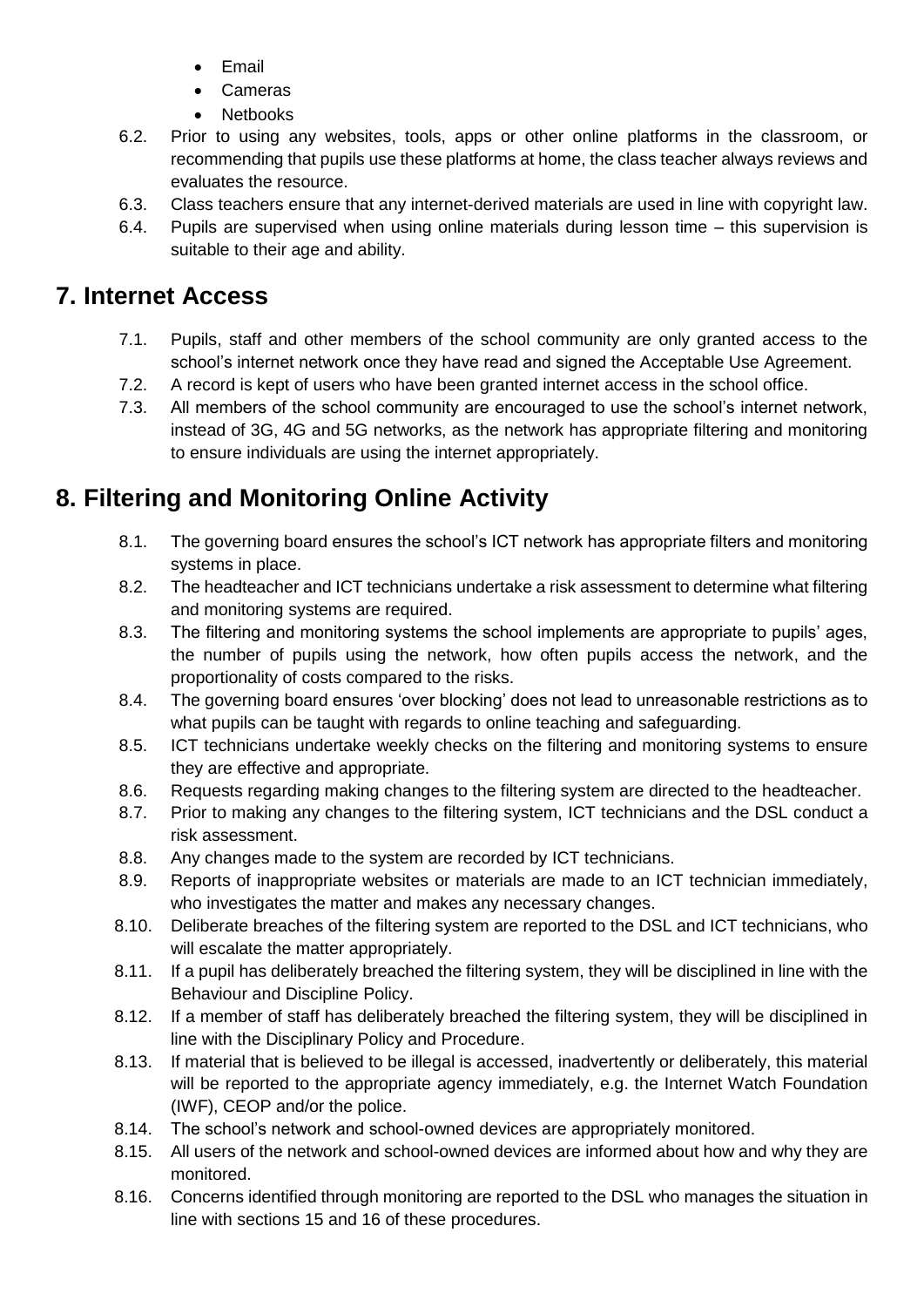### **9. Network Security**

- 9.1. Technical security features, such as anti-virus software, are kept up-to-date and managed by ICT technicians.
- 9.2. Firewalls are switched on at all times.
- 9.3. ICT technicians review the firewalls on a weekly basis to ensure they are running correctly, and to carry out any required updates.
- 9.4. Staff and pupils are advised not to download unapproved software or open unfamiliar email attachments.
- 9.5. Staff members and pupils report all malware and virus attacks to ICT technicians.
- 9.6. All members of staff have their own unique usernames and private passwords to access the school's systems.
- 9.7. Pupils in Year 1 and above are provided with their own unique username and private passwords.
- 9.8. Staff members and pupils are responsible for keeping their passwords private.
- 9.9. Passwords have a minimum and maximum length and require a mixture of letters, numbers and symbols to ensure they are as secure as possible.
- 9.10. Users are not permitted to share their login details with others and are not allowed to log in as another user at any time.
- 9.11. Users are required to lock access to devices and systems when they are not in use.
- 9.12. Users inform ICT technicians if they forget their login details, who will arrange for the user to access the systems under different login details.
- 9.13. If a user is found to be sharing their login details or otherwise mistreating the password system, the headteacher is informed and decides the necessary action to take.

### **10. Emails**

- 10.1. Access to and the use of emails is managed in line with the Data Protection Policy, Acceptable Use Agreement and Confidentiality Policy.
- 10.2. Staff and pupils are given approved school email accounts and are only able to use these accounts at school and when doing school-related work outside of school hours.
- 10.3. Prior to being authorised to use the email system, staff and pupils must agree to and sign the relevant acceptable use agreement.
- 10.4. Personal email accounts are not permitted to be used on the school site.
- 10.5. Any email that contains sensitive or personal information is only sent using secure and encrypted email.
- 10.6. Staff members and pupils are required to block spam and junk mail, and report the matter to ICT technicians.
- 10.7. The school's monitoring system can detect inappropriate links, malware and profanity within emails – staff and pupils are made aware of this.
- 10.8. Chain letters, spam and all other emails from unknown sources are deleted without being opened.
- 10.9. The DSL will organise an annual assembly where they explain what a phishing email and other malicious emails might look like – this assembly includes information on the following:
	- How to determine whether an email address is legitimate
	- The types of address a phishing email could use
	- The importance of asking "does the email urge you to act immediately?"
	- The importance of checking the spelling and grammar of an email
- 10.10. Any cyberattacks initiated through emails are managed in line with the Data and E-Security Breach Prevention and Management Plan.

### **11. Social Networking**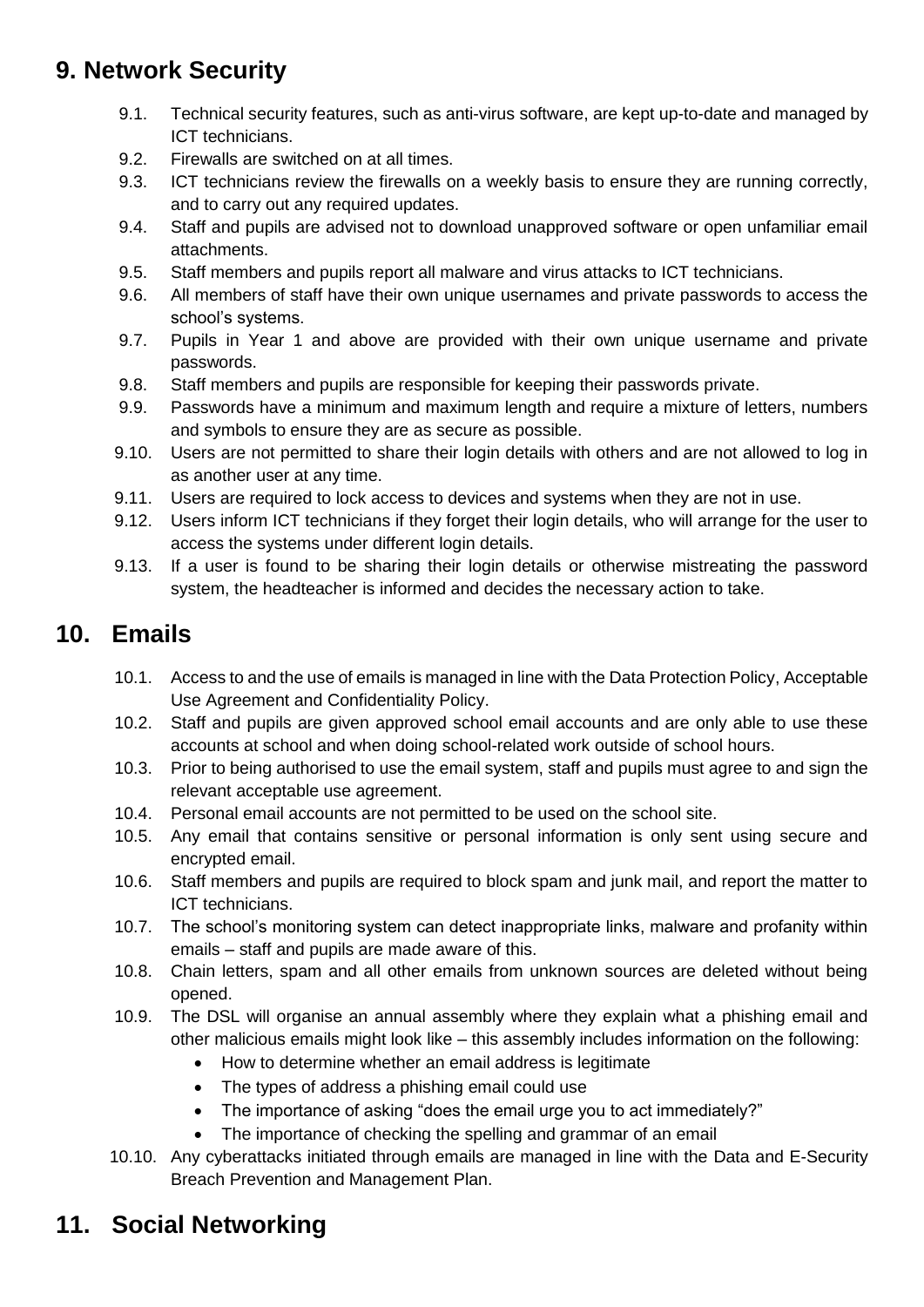#### **Personal use**

- 11.1. Access to social networking sites is filtered as appropriate.
- 11.2. Staff are not permitted to use social media for personal use during lesson time.
- 11.3. Staff can use personal social media during break and lunchtimes; however, inappropriate or excessive use of personal social media during school hours may result in the removal of internet access or further action.
- 11.4. Staff members are advised that their conduct on social media can have an impact on their role and reputation within the school.
- 11.5. Staff receive annual training on how to use social media safely and responsibly.
- 11.6. Staff are not permitted to communicate with pupils or parents over social networking sites and are reminded to alter their privacy settings to ensure pupils and parents are not able to contact them on social media.
- 11.7. Pupils are taught how to use social media safely and responsibly through the online safety curriculum.
- 11.8. Concerns regarding the online conduct of any member of the school community on social media are reported to the DSL and managed in accordance with the relevant policy, e.g. Anti-Bullying Policy, Staff Code of Conduct and Behavioural Policy.

#### **Use on behalf of the school**

- 11.9. The school's official social media channels are only used for official educational or engagement purposes.
- 11.10. Staff members must be authorised by the headteacher to access to the school's social media accounts.
- 11.11. All communication on official social media channels by staff on behalf of the school is clear, transparent and open to scrutiny.
- 11.12. The Staff Code of Conduct contains information on the acceptable use of social media staff members are required to follow these expectations at all times.

### **12. The School Website**

- 12.1. The headteacher is responsible for the overall content of the school website they will ensure the content is appropriate, accurate, up-to-date and meets government requirements.
- 12.2. The website complies with guidelines for publications including accessibility, data protection, respect for intellectual property rights, privacy policies and copyright law.
- 12.3. Personal information relating to staff and pupils is not published on the website.
- 12.4. Images and videos are only posted on the website if the provisions in the Photography Policy are met.

### **13. Use of School-Owned Devices**

- 13.1. Teaching staff members are issued with a laptop to assist with their work.
- 13.2. Pupils are provided with school-owned devices as necessary to assist in the delivery of the curriculum, e.g. tablets to use during lessons.
- 13.3. School-owned devices are used in accordance with the Device User Agreement.
- 13.4. Staff and pupils are not permitted to connect school-owned devices to public Wi-Fi networks.
- 13.5. All school-owned devices are password protected.
- 13.6. All mobile school-owned devices are fitted with tracking software to ensure they can be retrieved if lost or stolen.
- 13.7. All school-owned devices are fitted with software to ensure they can be remotely accessed, in case data on the device needs to be protected, retrieved or erased.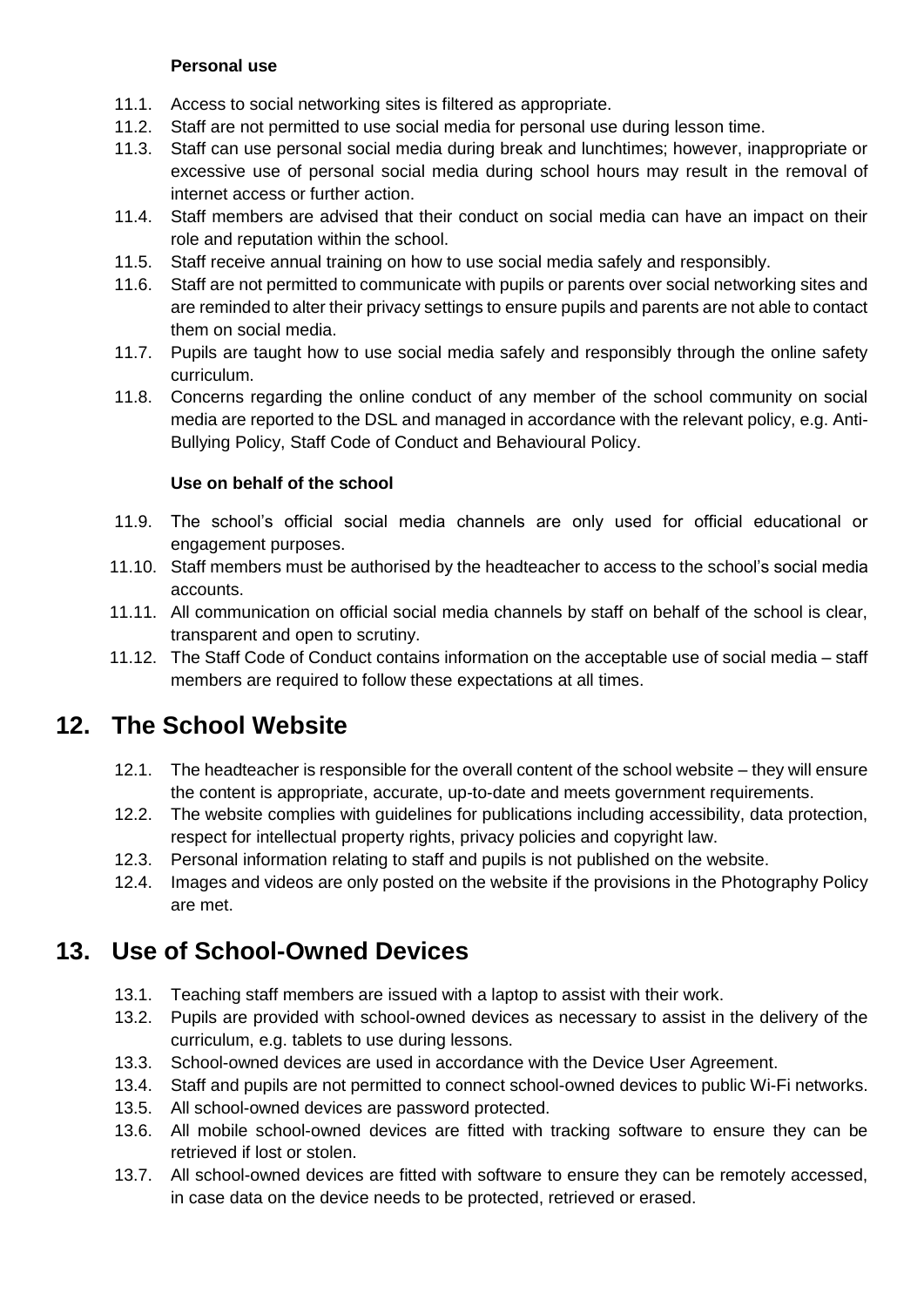- 13.8. ICT technicians review all school-owned devices on a monthly basis to carry out software updates and ensure there is no inappropriate material on the devices.
- 13.9. No software, apps or other programmes can be downloaded onto a device without authorisation from ICT technicians.
- 13.10. Staff members or pupils found to be misusing school-owned devices are disciplined in line with the Disciplinary Policy and Procedure and Behavioural Policy.

### **14. Use of Personal Devices**

- 14.1. Any personal electronic device that is brought into school is the responsibility of the user.
- 14.2. Personal devices are not permitted to be used in the following locations:
	- **•** Toilets
	- Changing rooms
	- Classrooms
	- **•** School Field
	- Forest School Area
	- School Hall
- 14.3. Staff members are not permitted to use their personal devices during lesson time, other than in an emergency.
- 14.4. Staff members are not permitted to use their personal devices to take photos or videos of pupils.
- 14.5. Staff members report concerns about their colleagues' use of personal devices on the school premises in line with the Staff Code of Conduct.
- 14.6. If a member of staff is thought to have illegal content saved or stored on a personal device, or to have committed an offence using a personal device, the headteacher will inform the police and action will be taken in line with the Staff Code of Conduct.
- 14.7. Pupils are not permitted to use their personal devices during lesson time or when moving between lessons.
- 14.8. If a pupil needs to contact their parents during the school day, they are allowed to use the phone in the school office.
- 14.9. The headteacher may authorise the use of mobile devices by a pupil for safety or precautionary use.
- 14.10. If a staff member reasonably believes a pupil's personal device has been used to commit an offence or may provide evidence relating to an offence, the device will be handed to the police.
- 14.11. Appropriate signage is displayed to inform visitors to the school of the expected use of personal devices.
- 14.12. Any concerns about visitors' use of personal devices on the school premises are reported to the DSL.

### <span id="page-11-0"></span>**15. Managing Reports of Online Safety Incidents**

- 15.1. Staff members and pupils are informed about what constitutes inappropriate online behaviour in the following ways:
	- Staff training
	- The online safety curriculum
	- **•** Assemblies
- 15.2. Concerns regarding a staff member's online behaviour are reported to the headteacher who decides on the best course of action in line with the relevant policies, e.g. Staff Code of Conduct.
- 15.3. Concerns regarding a pupil's online behaviour are reported to the DSL who investigates concerns with relevant staff members, e.g. the headteacher and ICT technicians.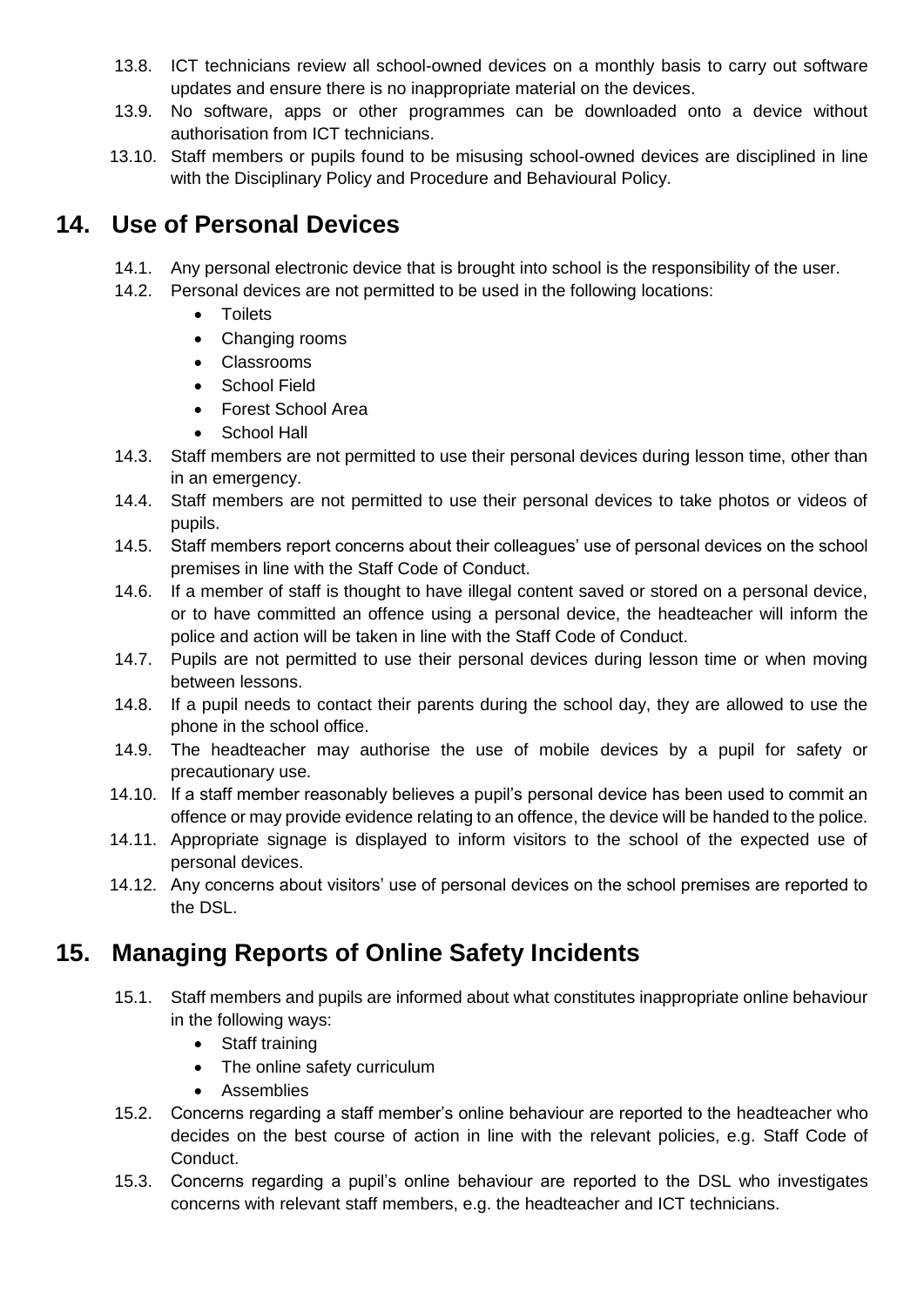- 15.4. Concerns regarding a pupil's online behaviour are dealt with in accordance with relevant policies depending on their nature, e.g. Behavioural Policy and Child Protection and Safeguarding Policy.
- 15.5. Where there is a concern that illegal activity has taken place, the headteacher contacts the police.
- 15.6. All online safety incidents and the school's response are recorded by the DSL.
- 15.7. [Section 16](#page-12-0) of these procedures outlines how the school responds to specific online safety concerns, such as cyberbullying and peer-on-peer abuse.

### <span id="page-12-0"></span>**16. Responding to Specific Online Safety Concerns**

#### **Cyberbullying**

- 16.1. Cyberbullying, against both pupils and staff, is not tolerated.
- 16.2. Any incidents of cyberbullying are dealt with quickly and effectively whenever they occur.
- 16.3. Information about the school's full response to incidents of cyberbullying can be found in the Anti-Bullying and Cyberbullying Policy.

Online sexual violence and sexual harassment between children (peer-on-peer abuse)

- 16.4. The school recognises that peer-on-peer abuse can take place online. Examples include the following:
	- Non-consensual sharing of sexual images and videos
	- Sexualised cyberbullying
	- Online coercion and threats
	- Unwanted sexual comments and messages on social media
	- Online sexual exploitation
- 16.5. The school responds to all concerns regarding online peer-on-peer abuse, whether or not the incident took place on the school premises or using school-owned equipment.
- 16.6. Concerns regarding online peer-on-peer abuse are reported to the DSL who will investigate the matter in line with the Child Protection and Safeguarding Policy.
- 16.7. Information about the school's full response to incidents of online peer-on-peer abuse can be found in the Child Protection and Safeguarding Policy.

#### **Upskirting**

- 16.8. Under the Voyeurism (Offences) Act 2019, it is an offence to operate equipment and to record an image beneath a person's clothing without consent and with the intention of observing, or enabling another person to observe, the victim's genitals or buttocks (whether exposed or covered with underwear), in circumstances where their genitals, buttocks or underwear would not otherwise be visible, for a specified purpose.
- 16.9. A "specified purpose" is namely:
	- Obtaining sexual gratification (either for themselves or for the person they are enabling to view the victim's genitals, buttocks or underwear).
	- To humiliate, distress or alarm the victim.
- 16.10. "Operating equipment" includes enabling, or securing, activation by another person without that person's knowledge, e.g. a motion activated camera.
- 16.11. Upskirting is not tolerated by the school.
- 16.12. Incidents of upskirting are reported to the DSL who will then decide on the next steps to take, which may include police involvement, in line with the Child Protection and Safeguarding Policy.

#### **Youth produced sexual imagery (sexting)**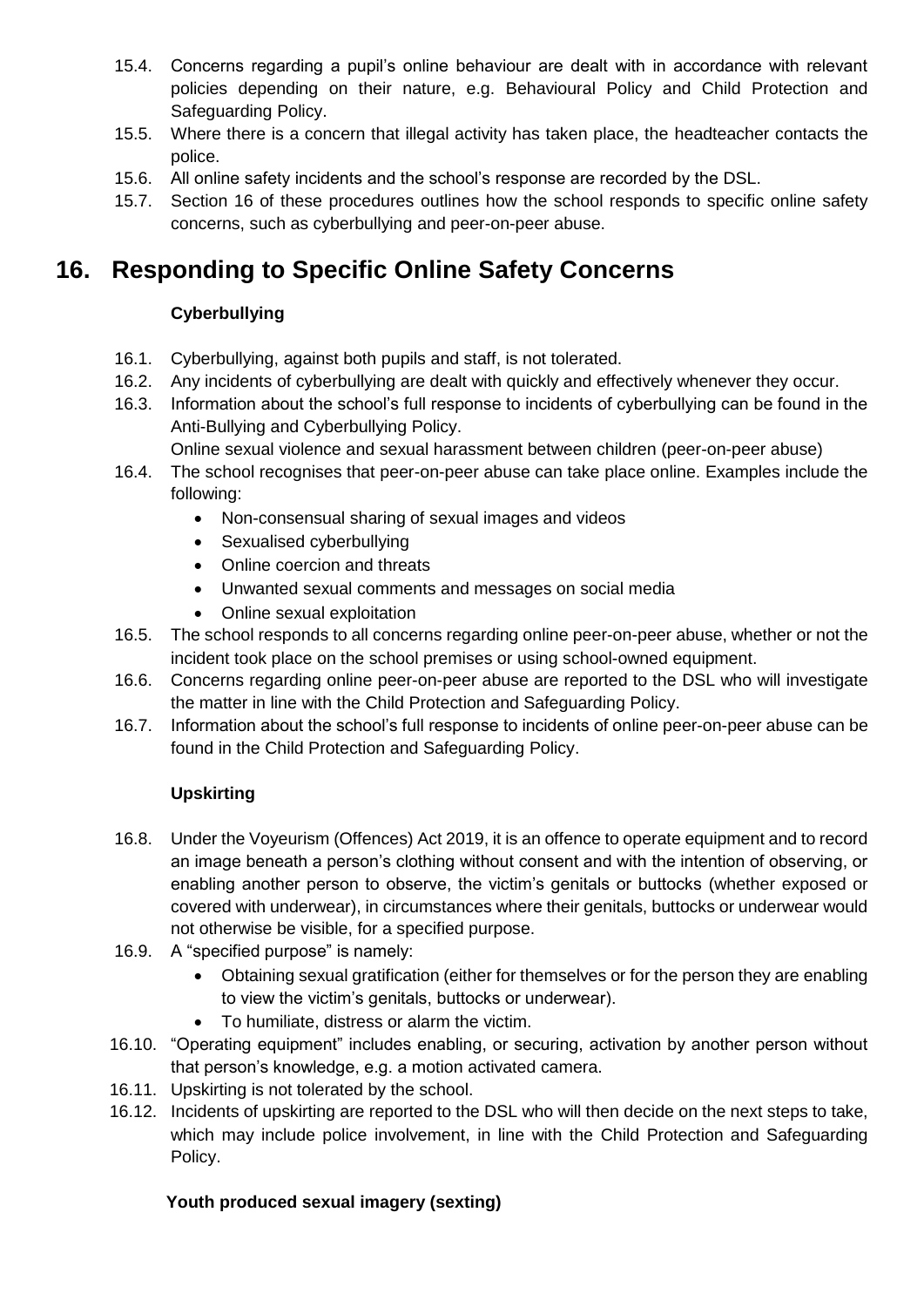- 16.13. Youth produced sexual imagery is the sending or posting of sexually suggestive images of under-18s via mobile phones or over the internet. Creating and sharing sexual photos and videos of individuals under 18 is illegal.
- 16.14. All concerns regarding sexting are reported to the DSL.
- 16.15. Following a report of sexting, the following process is followed:
	- The DSL holds an initial review meeting with appropriate school staff
	- Subsequent interviews are held with the pupils involved, if appropriate
	- Parents are informed at an early stage and involved in the process unless there is a good reason to believe that involving the parents would put the pupil at risk of harm
	- At any point in the process if there is a concern a pupil has been harmed or is at risk of harm, a referral will be made to children's social care services and/or the police immediately
	- The interviews with staff, pupils and their parents are used to inform the action to be taken and the support to be implemented
- 16.16. When investigating a report, staff members do not view the youth produced sexual imagery unless there is a good and clear reason to do so.
- 16.17. If a staff member believes there is a good reason to view youth produced sexual imagery as part of an investigation, they discuss this with the headteacher first.
- 16.18. The decision to view imagery is based on the professional judgement of the DSL and always complies with the Child Protection and Safeguarding Policy.
- 16.19. Any accidental or intentional viewing of youth produced sexual imagery that is undertaken as part of an investigation is recorded.
- 16.20. If it is necessary to view the imagery, it will not be copied, printed or shared.
- 16.21. Viewing and deleting imagery is carried out in line with the Child Protection and Safeguarding Policy.

#### **Online abuse and exploitation**

- 16.22. Through the online safety curriculum, pupils are taught about how to recognise online abuse and where they can go for support if they experience it.
- 16.23. The school responds to concerns regarding online abuse and exploitation, whether or not it took place on the school premises or using school-owned equipment.
- 16.24. All concerns relating to online abuse and exploitation, including child sexual abuse and exploitation and criminal exploitation, are reported to the DSL and dealt with in line with the Child Protection and Safeguarding Policy.

#### **Online hate**

- 16.25. The school does not tolerate online hate content directed towards or posted by members of the school community.
- 16.26. Incidents of online hate are dealt with in line with the relevant school policy depending on the nature of the incident and those involved, e.g. Staff Code of Conduct, Anti-Bullying Policy.

#### **Online radicalisation and extremism**

- 16.27. The school's filtering system protects pupils and staff from viewing extremist content.
- 16.28. Concerns regarding a staff member or pupil being radicalised online are dealt with in line with the Child Protection and Safeguarding Policy.

### **17. Monitoring and Review**